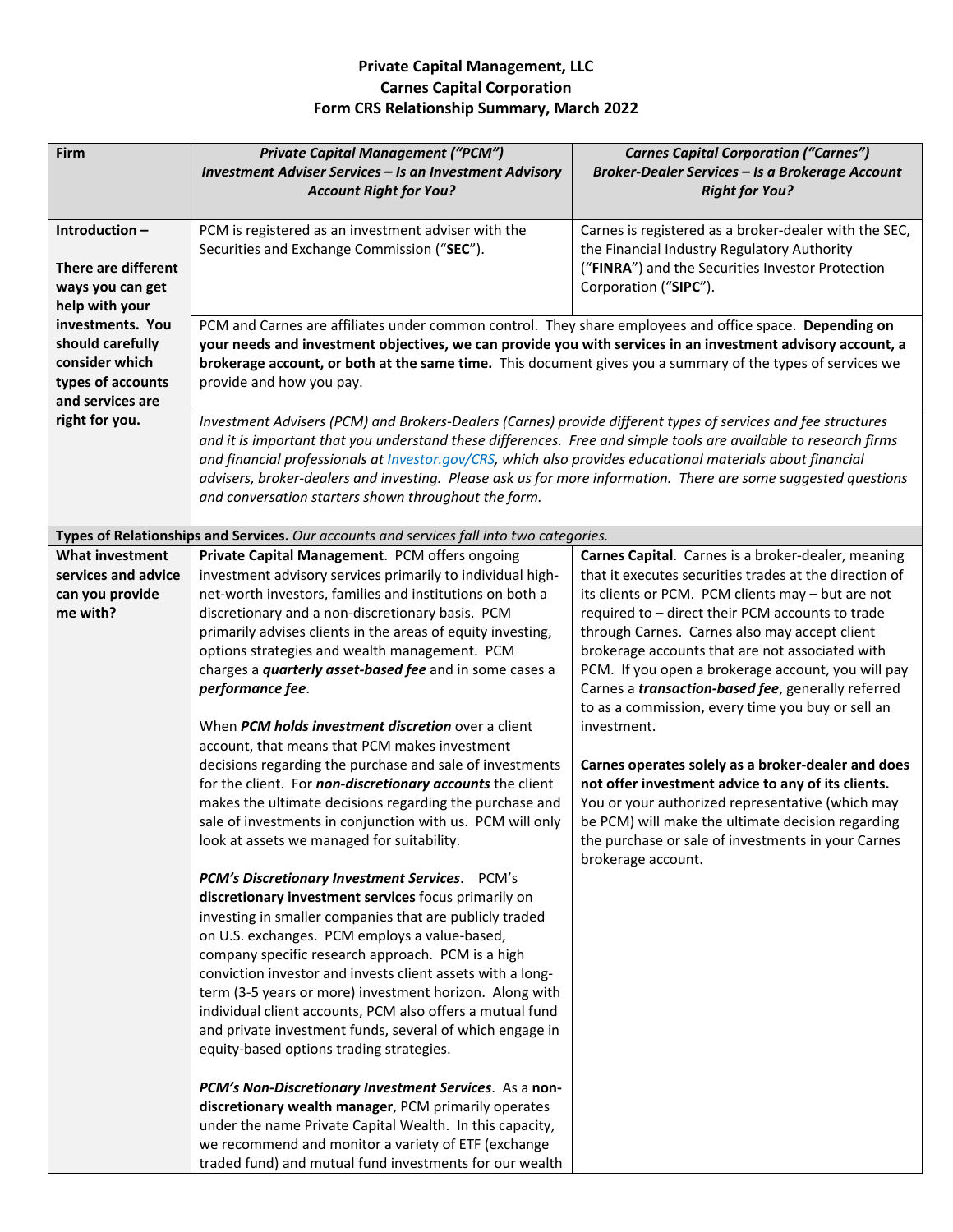| <b>Firm</b> | <b>Private Capital Management ("PCM")</b>              | <b>Carnes Capital Corporation ("Carnes")</b>       |
|-------------|--------------------------------------------------------|----------------------------------------------------|
|             | <b>Investment Adviser Services - Advisory Accounts</b> | <b>Broker-Dealer Services – Brokerage Accounts</b> |

| management clients. In addition, on a client specific<br>basis we supervise and make recommendations<br>regarding individual company securities and bonds our<br>clients may hold in their accounts.                                                                                                                                                                                                                                                                                                                                                                             |  |
|----------------------------------------------------------------------------------------------------------------------------------------------------------------------------------------------------------------------------------------------------------------------------------------------------------------------------------------------------------------------------------------------------------------------------------------------------------------------------------------------------------------------------------------------------------------------------------|--|
| Account Monitoring, Client Communications and Services. PCM regularly monitors the accounts of its clients.<br>PCM clients receive quarterly reporting (mail or electronic). Carnes does not regularly monitor investments held<br>in its clients' accounts. Carnes clients receive a monthly statement (or a quarterly statement if there is no<br>account activity). PCM and Carnes together offer a limited selection of strategies, investments and brokerage<br>options. Other firms may offer a different or wider range of options, some of which might have lower costs. |  |
| For additional information regarding services offered by PCM and Carnes, please review PCM's Form ADV Part<br>2A, including Items 4, 7, 10, 12, 13 and Additional Information and Operating Policies. PCM's investment returns<br>are not likely to correlate closely to the market as a whole or any particular market index. Carnes does not offer<br>investment advice.                                                                                                                                                                                                       |  |

**Types of Relationships and Services ‐ Conversation Starters**. Ask your financial professional –

- Given my financial situation, should I choose an investment advisory service, a brokerage service or both? Why or why not?
- How will you choose investments you recommend to me?
- What is your relevant experience, including your licenses, education and other qualifications? What do these qualifications mean?

**Fees and Costs.** *Fees and costs affect the value of your account over time. Please ask us to give you personalized information on the fees and costs you will pay.* 

| What fees will I | $\cdots$ $\cdots$ $\cdots$ $\cdots$ $\cdots$<br>Separate Account Discretionary Strategy Fees. PCM | Carnes Brokerage Fees. Carnes charges transaction-     |
|------------------|---------------------------------------------------------------------------------------------------|--------------------------------------------------------|
| pay?             | offers two standard asset-based advisory fee structures.                                          | based brokerage fees. You will pay a fee every time    |
|                  | The first is 1% per annum, which is charged quarterly                                             | you buy or sell an investment. With stocks, options    |
|                  | after each quarter end based upon the fair market value                                           | or exchange traded funds, this fee is usually a        |
|                  | of the assets in a client's account (including cash and                                           | separate commission. With other investments, such      |
|                  | accrued dividends). The second standard option is an                                              | as bonds, the commission is included in the ticket     |
|                  | advisory fee split between a base management fee of                                               | charge (trade cost) paid by the client. Mutual funds   |
|                  | 0.75% per annum, charged quarterly after each quarter                                             | may charge a sales charge or commission at the         |
|                  | end, and a performance fee that is applied on a calendar                                          | time of purchase which reduces the value of your       |
|                  | year basis. The performance fee will equal 5% of the                                              | investment. These types of fees are based on the       |
|                  | amount by which calendar year performance (net of base                                            | specific transaction and not the overall value of your |
|                  | management fee) exceeds 10%. The performance fee is                                               | account. Two options focused pooled vehicles           |
|                  | capped so that it will never exceed 0.75% of account                                              | managed by PCM pay Carnes flat fee trading charges     |
|                  | assets. PCM may agree to other fee arrangements based                                             | rather than commissions.                               |
|                  | upon a number of factors, including a client's history with                                       |                                                        |
|                  | PCM or whether the account is part of a sub-advisory or                                           | Carnes' standard equity commission rate for client     |
|                  | multiple account relationship with PCM.                                                           | accounts is \$0.05 per share with a minimum per        |
|                  |                                                                                                   | trade charge of \$30.00. For option trades, Carnes'    |
|                  | Pooled Vehicle Discretionary Strategy Fees. Depending                                             | standard commission rate is \$5.00 per contract.       |
|                  | on the specific pooled vehicle elected by the client,                                             | With respect to options, Carnes does not charge a      |
|                  | PCM's asset-based advisory fee ranges from 0.5% to                                                | commission when option contracts are exercised or      |
|                  | 1.5%. In the case of several pooled vehicle strategies                                            | when they expire. Trade charges on bond trades         |
|                  | PCM also charges a performance fee, which ranges                                                  | are determined on an individual transaction basis.     |
|                  | between 10% and 20% depending on the specific                                                     | Clients may be able to negotiate more favorable        |
|                  | strategy. These fees are detailed in the offering                                                 | commission rates or minimum per trade charges          |
|                  | documents of each pooled vehicle.                                                                 | with Carnes. From a cost perspective, you may          |
|                  |                                                                                                   | prefer a transaction-based fee if you do not trade     |
|                  | Non-Discretionary Wealth Advisory Fees. PCM charges                                               | often or if you plan to buy and hold investments for   |
|                  | wealth advisory clients an asset-based fee, which is billed                                       | longer periods of time. Carnes' commission rate        |
|                  | quarterly after each quarter based on the fair market                                             | may be higher than a client could obtain through       |
|                  | value of the client's account. This fee generally does not                                        | other broker-dealers.                                  |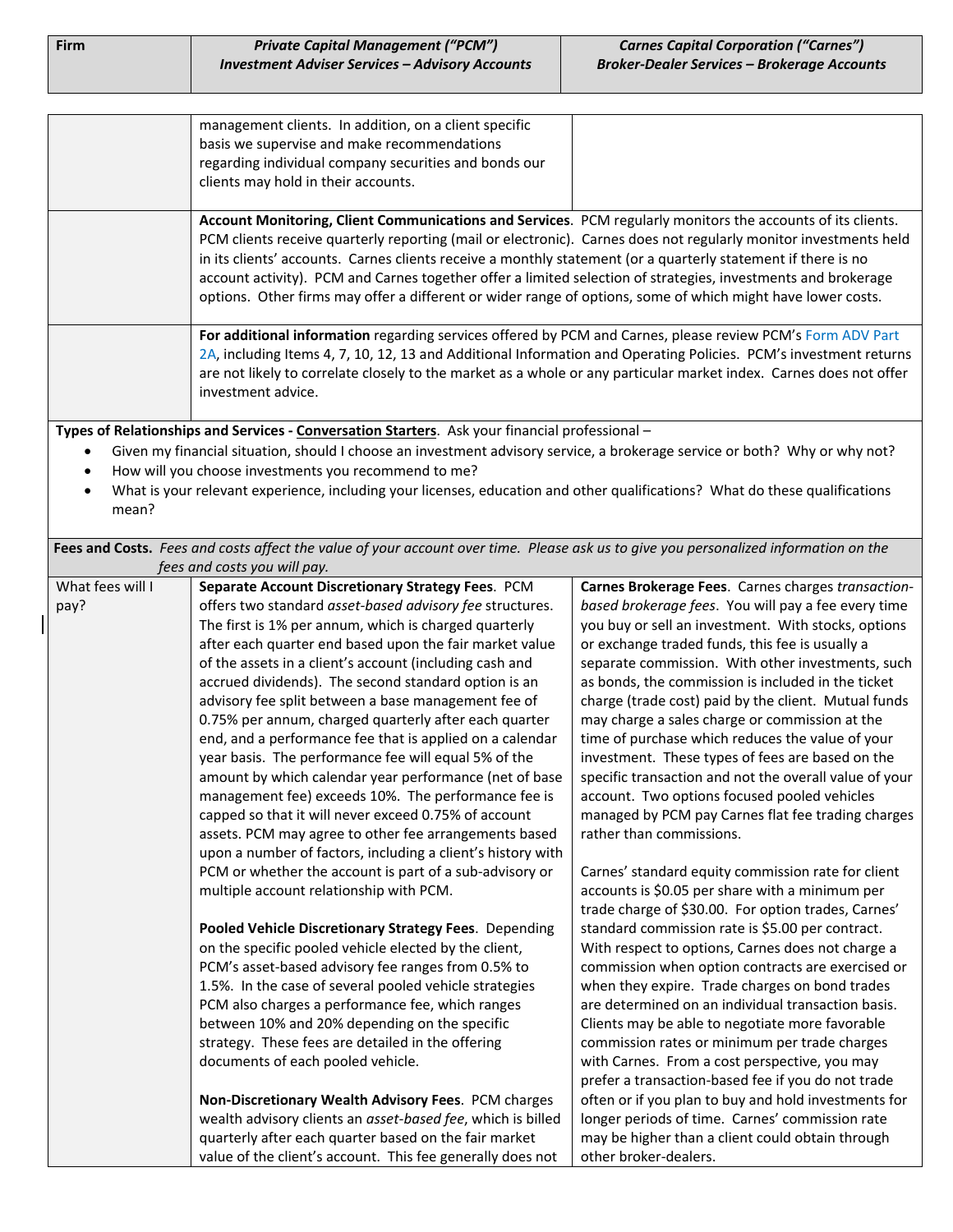| Firm                                    | <b>Private Capital Management ("PCM")</b>                                                                                                                                                          | <b>Carnes Capital Corporation ("Carnes")</b>                                                              |
|-----------------------------------------|----------------------------------------------------------------------------------------------------------------------------------------------------------------------------------------------------|-----------------------------------------------------------------------------------------------------------|
|                                         | <b>Investment Adviser Services - Advisory Accounts</b>                                                                                                                                             | <b>Broker-Dealer Services - Brokerage Accounts</b>                                                        |
|                                         |                                                                                                                                                                                                    |                                                                                                           |
|                                         | exceed 1% per annum and may vary based on account                                                                                                                                                  |                                                                                                           |
|                                         | size, additional assets managed by PCM, and specific                                                                                                                                               |                                                                                                           |
|                                         | services requested by the client. Wealth advisory clients                                                                                                                                          |                                                                                                           |
|                                         | also pay fees charged by the third-party managed                                                                                                                                                   |                                                                                                           |
|                                         | vehicles in which they invest, which results in clients                                                                                                                                            |                                                                                                           |
|                                         | paying two levels of fees with respect to those assets.                                                                                                                                            |                                                                                                           |
|                                         | Unless otherwise agreed with the client, PCM wealth                                                                                                                                                |                                                                                                           |
|                                         | advisory clients do not pay PCM a wealth advisory fee on                                                                                                                                           |                                                                                                           |
|                                         | assets invested in PCM managed strategies or vehicles.                                                                                                                                             |                                                                                                           |
|                                         | Other Fees and Expenses. In addition to PCM's                                                                                                                                                      |                                                                                                           |
|                                         | management fees, clients typically pay other expenses to                                                                                                                                           |                                                                                                           |
|                                         | third parties, including costs related to brokerage                                                                                                                                                |                                                                                                           |
|                                         | transactions and custody services; transaction fees;                                                                                                                                               |                                                                                                           |
|                                         | exchange fees; SEC fees; consultant fees; administrative                                                                                                                                           |                                                                                                           |
|                                         | fees; transfer taxes; broker mark-ups (price increases) or                                                                                                                                         |                                                                                                           |
|                                         | mark-downs (price reductions) on security transactions;                                                                                                                                            |                                                                                                           |
|                                         | as well as wire and electronic fund processing fees.                                                                                                                                               |                                                                                                           |
|                                         | Important Information Regarding Fees and Costs. You will pay fees and costs whether you make or lose money                                                                                         |                                                                                                           |
|                                         | on your investments. Fees and costs will reduce any amount of money you make on your investment over time.                                                                                         |                                                                                                           |
|                                         | Please make sure you understand what fees and costs you are paying. In the case of an asset-based fee, the                                                                                         |                                                                                                           |
|                                         | larger the client's PCM account the larger the total fee. In the case of a performance fee, the client will pay a                                                                                  |                                                                                                           |
|                                         | greater fee as performance gains increase. Accordingly, PCM has an incentive to encourage investors to add                                                                                         |                                                                                                           |
|                                         | assets to their accounts and to generate investment returns for clients. Because it charges commissions, Carnes                                                                                    |                                                                                                           |
|                                         | benefits when transactions are executed in a client's account. For additional information, please review PCM's<br>Form ADV Part 2A, Items 5, 10 and Additional Information and Operating Policies. |                                                                                                           |
|                                         |                                                                                                                                                                                                    |                                                                                                           |
|                                         | Fees and Costs - Conversation Starters. Ask your financial professional -                                                                                                                          |                                                                                                           |
|                                         | Help me understand how these fees and costs might affect my investments. If I give you \$10,000 to invest, how much will go                                                                        |                                                                                                           |
|                                         | to fees and costs, and how much will be invested for me?                                                                                                                                           |                                                                                                           |
|                                         | What additional costs should I expect in conjunction with my account?                                                                                                                              |                                                                                                           |
| $\bullet$                               | Tell me how you and your firm make money in connection with my account. Do you or your firm receive any payments other                                                                             |                                                                                                           |
|                                         | than from me in connection with my accounts?                                                                                                                                                       |                                                                                                           |
|                                         | Our Obligations. We must abide by certain laws and regulations in our interactions with you.                                                                                                       |                                                                                                           |
| <b>Conflicts of Interest.</b>           | We benefit from the services we provide you.                                                                                                                                                       |                                                                                                           |
| What are your legal                     | <b>Obligations to Clients.</b>                                                                                                                                                                     | <b>Obligations to Clients.</b>                                                                            |
| obligations to me                       | When PCM acts as your investment adviser, we have to                                                                                                                                               | As a broker-dealer, when Carnes provides services                                                         |
| when acting as my<br>investment adviser | act in your best interest and not put our interest ahead<br>of yours. At the same time, the way we make money                                                                                      | to you we must treat you fairly and comply with a<br>number of specific obligations.                      |
| or broker?                              | creates some conflicts with your interests. You should                                                                                                                                             |                                                                                                           |
|                                         | understand and ask us about these conflicts because they                                                                                                                                           | One of Carnes' most important obligations is to seek                                                      |
| How else does your                      | can affect the investment advice we provide to you. Here                                                                                                                                           | "best execution" with respect to trades it executes                                                       |
| firm make money                         | are some examples to help you understand what this                                                                                                                                                 | for clients. To meet its best execution obligations                                                       |
| and what conflicts                      | means.                                                                                                                                                                                             | Carnes (i) seeks to obtain competitive all-in prices                                                      |
| of interest do you                      |                                                                                                                                                                                                    | as compared to other reasonably available                                                                 |
| have?                                   | <b>Examples of Potential Conflicts of Interest:</b>                                                                                                                                                | execution arrangements and (ii) acts promptly to                                                          |
|                                         | Multiple Strategy Offerings. PCM discretionary client                                                                                                                                              | execute and complete orders that have a time                                                              |
|                                         | accounts vary in a number of ways including (i) strategy;                                                                                                                                          | parameter. Depending on the circumstances                                                                 |
|                                         | (ii) risk profile; and (iii) fee structures, including strategies                                                                                                                                  | surrounding a particular trade, the relative weight                                                       |
|                                         | that have a performance fee component. While PCM                                                                                                                                                   | ascribed to these two factors varies. While in some                                                       |
|                                         | could have an incentive to direct clients into strategies                                                                                                                                          | instances best execution may be analyzed with                                                             |
|                                         | that pay more or direct its best investment ideas to<br>larger or more profitable accounts, PCM has adopted                                                                                        | respect to a particular trade, it is most frequently<br>evaluated across multiple trades or extended time |